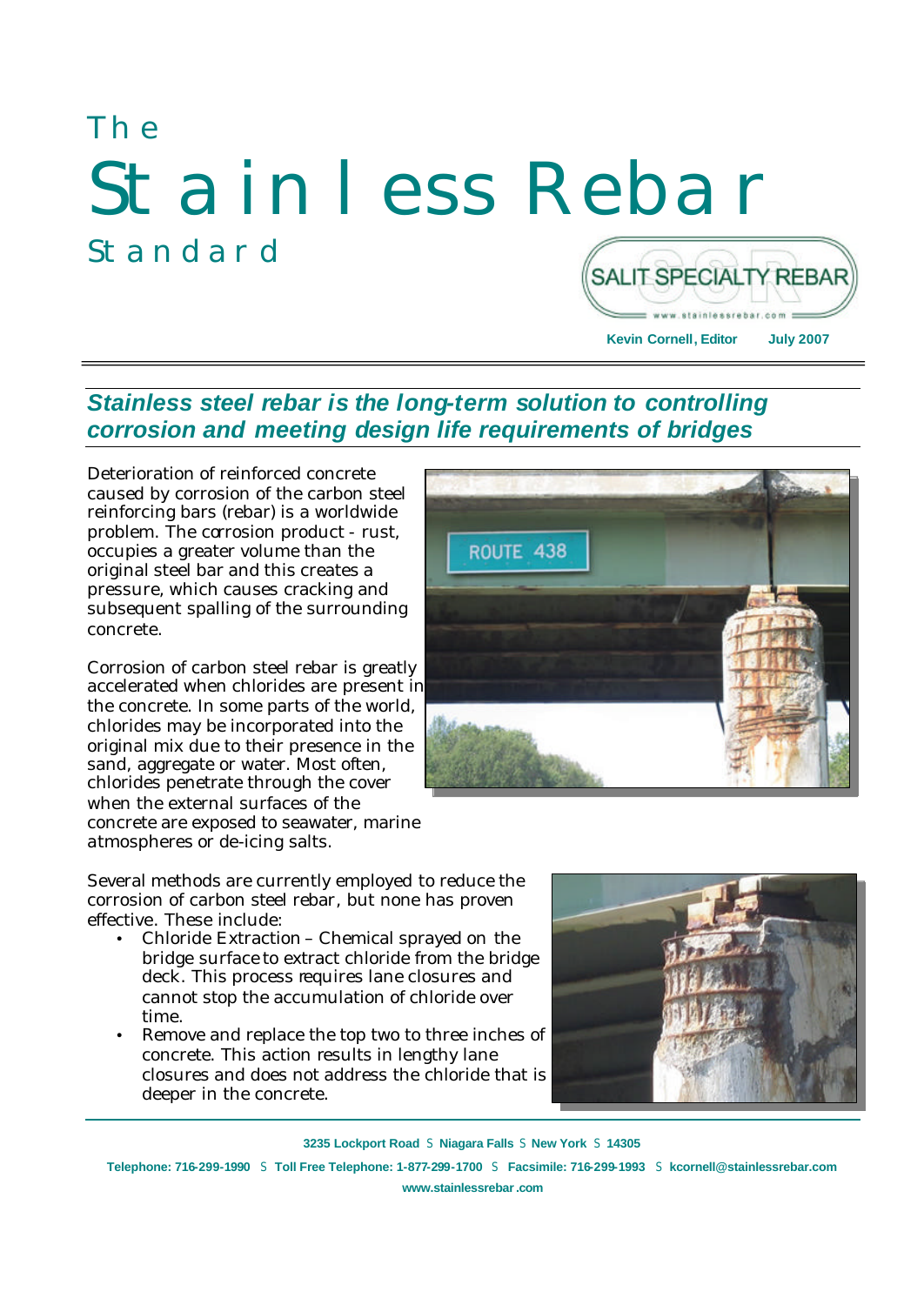- Cathodic Protection.
- Increase Concrete Cover.
- Concrete Coatings and Sealers



The use of reinforcing materials that have inherently good corrosion resistance, thereby minimizing the need for maintenance and monitoring of the structure is becoming essential. Stainless steel rebar is



being used as a long-term solution in concrete reinforcing across the USA, Europe, Canada, and Australia.

# *Match service life to design life for the right reinforcement*

Service life can be described as the projected life of components under normal loading and environmental conditions before replacement or major rehabilitation of a structure is expected. The service life of a structure (or product) is dependent upon the performance of the materials comprising the structure. In the case of concrete structures requiring reinforcement, service life is dependent upon (to a large degree,) the reinforcement material.

Design life of a concrete structure is the period (life expectancy) during which the structure is expected by its designers to function in a certain way within its parameters and environment. Designers of concrete structures (conduits, bridges and buildings) in past civilizations may not have expected the design life of their projects to run for centuries, but they were designed to last a long time. Today, bridge designers expect many of their structures to perform for 75 to 100 years.

Matching the service life of the components of the structures to the design life determined by designers of the structures is fast becoming a specification in all projects, as North Americans become more aware of the notion of sustainable development.

Designers have choices for specifying the appropriate rebar reinforcing material for concrete structures, once the design life of the structure is determined. The most commonly used reinforcing material is uncoated carbon steel, which has very little or no corrosion protection other than the concrete mix design, surrounding environment, and depth of cover. Epoxycoated and galvanized steel are also routinely specified, but each has its own inherent drawbacks. Epoxy coating provides good corrosion resistance but is damaged easily during bending and installation. Chips or cracks in the coating may contribute to corrosion. Protection from ultra violet light is required, if the coated rebar is stored outside for more than two months. Field bending galvanized rebar results in a breach of the coating at bend locations. The 30-year performance of galvanized reinforcement is marginally better than that of conventional carbon (black) rebar reinforcement.

**3235 Lockport Road** S **Niagara Falls** S **New York** S **14305**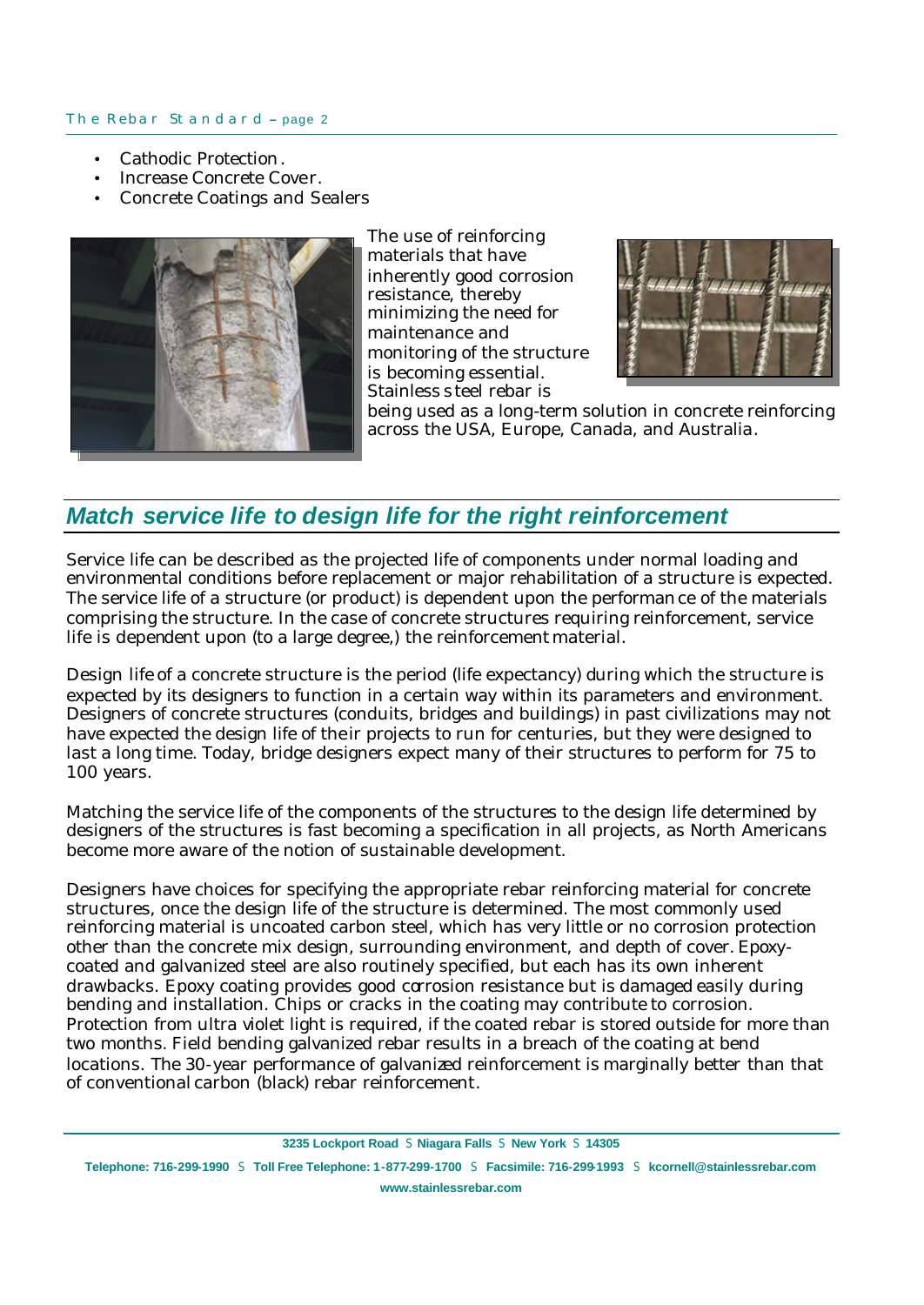Reinforcing materials recently introduced to the market include fiberglass reinforced plastic (FRP) rebar and a product from MMFX Steel Inc. The rebar from MMFX is difficult to bend and has not been approved by the ASTM as an anti-corrosive reinforcement product. FRP has numerous drawbacks for projects with a long dsign life. It is not easily fabricated and cannot be field bent or welded. FRP cannot be mechanically spliced and fiber dust from field cutting can cause respiratory irritation and pulmonary edema. Its tensile modulus is only 1/5 of steel, which limits span length and requires the use of more material. It has been discovered that concrete will degrade exposed glass fibers, so sealing cut ends is recommended. FRP has its unique challenges to health and safety because burning rod creates an acrid black smoke and offensive odor. Material Safety Data Sheets prepared by manufacturers identify medical conditions aggravated by exposure to FRP as eye, skin, respiratory and lung disorders.

The use of stainless steel in construction has been steadily increasing since the 1960s in North America. Today, it has secured a favorable position as a rebar and mesh reinforcing material, despite its higher capital cost. In an era where sustainable development and the importance to match service life with design life on major public works to conserve resources and to construct assets that hold their value for prolonged periods, stainless steel reinforcing



products must be considered in any life cycle or least cost analysis. Elements that must be factored into a life cycle or least cost analysis are maintenance, material and labor costs, additional costs associated with traffic congestion, disruption to services and detours, economic and environmental impacts, and impact on the quality of life of the people affected by the construction and use of the project. Stainless steel rebar will perform 100 years in concrete structures.

It is now widely accepted that while designers can expect 100 years of service from stainless steel rebar in corrosive environments, other types of reinforcement have much lower expectations in similar environments. Epoxy-coated has a life of 13 to 25 years, galvanized 8 to 25 and carbon rebar 8 to 20 years.

The capital cost of stainless steel rebar

#### **Rebar comparison in corrosive environments**

| Bar Type                     | Corrosion                                                | <b>Service Life</b> |
|------------------------------|----------------------------------------------------------|---------------------|
|                              | Resistance                                               |                     |
| <b>Stainless</b>             | 800 to 1500 times greater<br>than black bar              | 100 years           |
| <b>Black Bar</b><br>(Carbon) |                                                          | 8 to 20 years       |
| Galvanized                   | 38 times greater than<br>black bar                       | 8 to 25 years       |
| <b>Epoxy Coated</b>          | If NOT damaged, 40 to 45<br>times greater than black bar | 13 to 25 years      |

remains the overall issue of a more widespread use. There is no doubt about its ability to perform for the design life of any public works with a life expectancy of 100 years or more. The problem facing the stainless steel industry today is the cost of nickel – a major ingredient in the production of stainless steel alloy.

**3235 Lockport Road** S **Niagara Falls** S **New York** S **14305**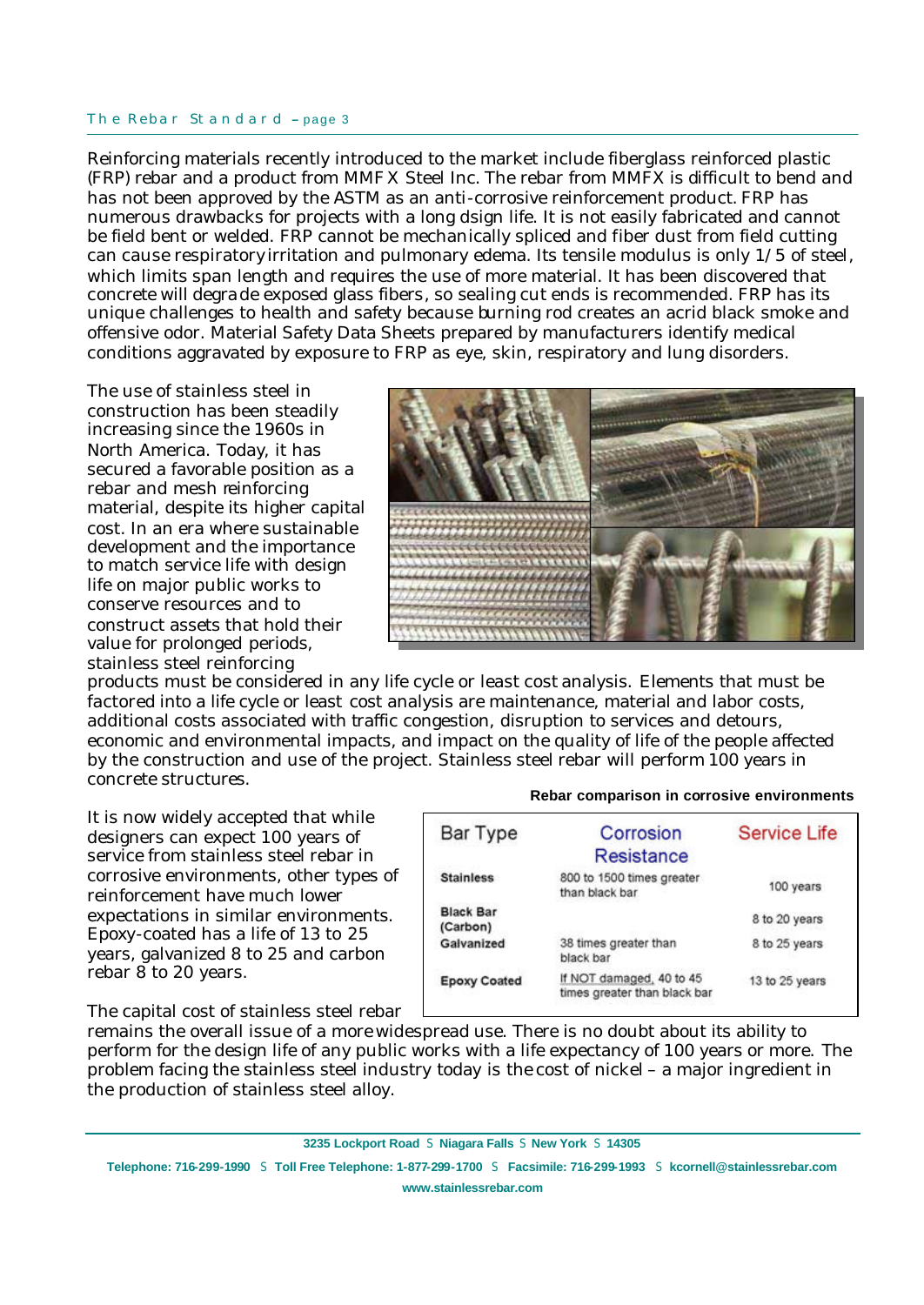In addition to iron, carbon, and chromium, modern stainless steel may also contain other elements, such as nickel, niobium, molybdenum, and titanium. Nickel, molybdenum, niobium, and chromium enhance the corrosion resistance of stainless steel. The cost of the common stainless steels is substantially determined by the cost of ingredients. The cost of the chromium that is the essential "stainless ingredient" is not high, but additions of elements that improve the corrosion resistance (especially molybdenum) or that modify the fabrication properties (especially nickel) add very much to the cost. Costs for nickel have fluctuated from US\$5,000 or US\$6,000 in 2001 to US\$15,000 per tonne in 2004, and are currently edging downward.

In May 2007, the price of nickel had risen more than seven-fold over the past five years and peaked in June at \$52,000 per tonne as China's economic growth fueled demand, increasing the cost of stainless steel used in kitchenware and buildings. The fluctuating nickel price is driving companies to make nickel free, or ferritic, stainless steel and to increase chromium or manganese content.

The most common grades of stainless steel are 304 and 316, which are particularly popular because their austenitic microstructure results in an excellent combination of corrosion resistance, mechanical and physical properties and ease of fabrication. The austenitic structure is the result of the addition of approximately 8-10% nickel. Nickel is not alone in being an austenite former. Other elements that are used in this way are manganese, nitrogen, carbon and copper. (Australian Stainless Steel Development Association).

While the cost of stainless steel rebar reinforcement tends to have an initial cost that is four to six times that of carbon steel equivalent, once a structure is completed using stainless steel, maintenance costs are significantly reduced and unexpected replacement of the structure is unlikely.

Stainless steel mills are now introducing Nitronic 32, to produce a high manganese, low nickel, nitrogen strengthened austenitic stainless steel to reduce the cost to consumers and make stainless steel rebar more capital-cost competitive . The nitrogen provides significantly higher yield and tensile strength without adversely affecting ductility, corrosion resistance or nonmagnetic properties. This low nickel material is a cost effective solution, as the price of nickel continues to fluctuate and rise over time .

By matching service life to design life of project to contribute to the notion of sustainable development, and the reaction of the stainless steel industry to produce stainless steel products with less nickel to be more price competitive, it is expected that stainless steel rebar (and mesh) will be specified for more structures and buildings.

## *What is service life of bridges and how is it predicted?*

The AASHTO LRFD Bridge Design Specifications define service life as the period of time that the bridge is expected to be in operation. The design life is defined as the period of time on which the statistical derivation of transient loads is based. Though the subject specifications prescribe transient loads based on a design life of 75 years, they are silent on the extent of the expected service life.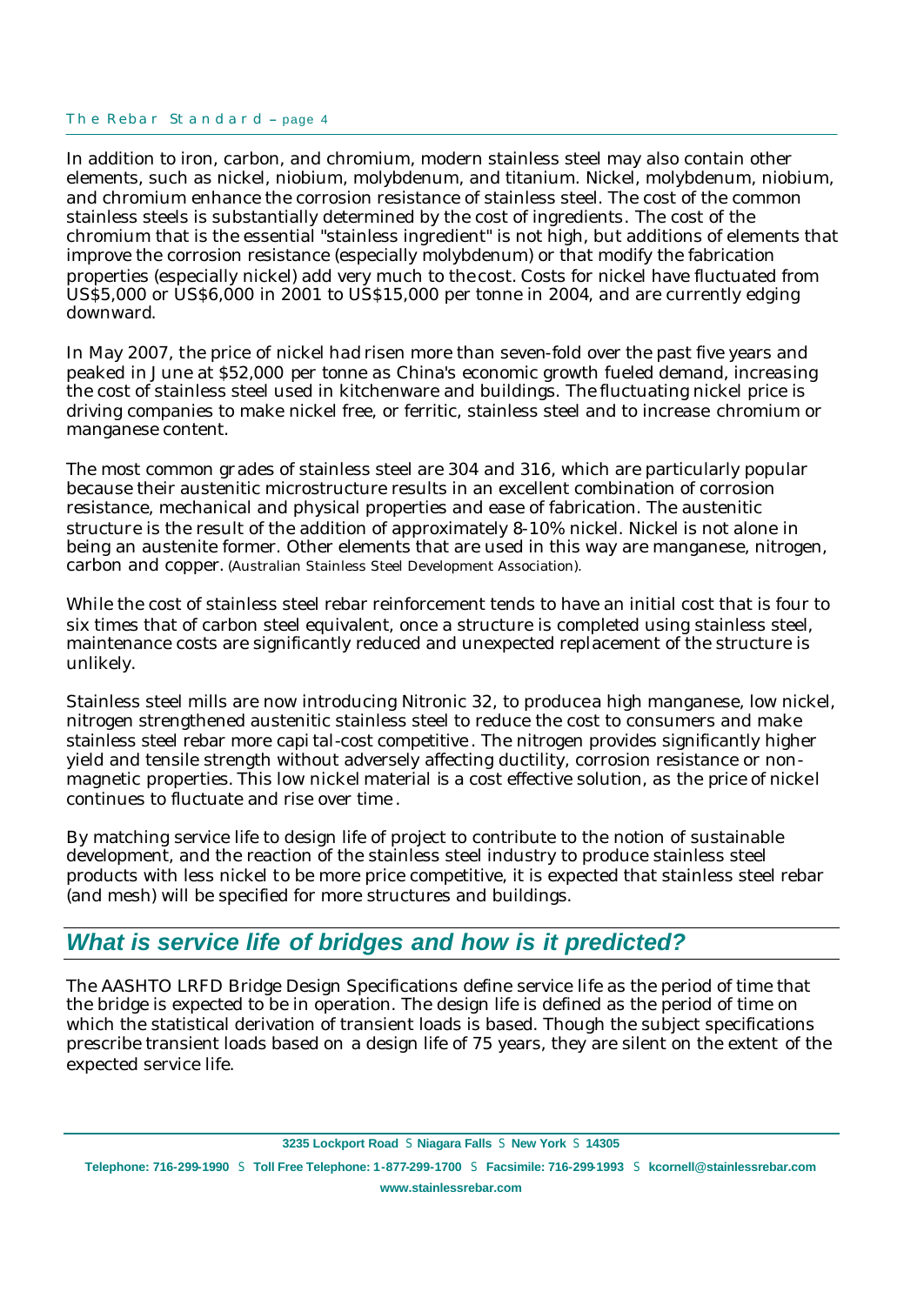A bridge's ability to fulfill its intended function can be compromised due to degradation. Major causes of degradation are high transient loads and severe environmental conditions. Proper structural design addresses the effects of transient loads through adequate member proportioning and design details.

Environmental conditions that cause degradation include carbonation, sulfate attack, alkalisilica reaction, freeze-thaw cycles, and ingress of chlorides and other harmful chemicals. Adverse environmental conditions, if not properly addressed, typically cause chemicals to invade the concrete's pore structure and initiate physical and/or chemical reactions causing expansive by-products. The most damaging consequence of these reactions is depassivation and eventual corrosion of reinforcing steel causing cracking and spalling of concrete. The end of the service life of the structure occurs when the accumulated damage in the bridge materials exceeds the tolerance limit. However, the service life is typically extended by performing periodic repairs to restore the serviceability of the structure.

Chlorides from deicing salts and salt water penetrate concrete by several transport mechanisms: ionic diffusion, capillary sorption, permeation, dispersion, and wick action. During the last several years, computer models have been developed to predict the service life of concrete bridges exposed to chlorides. Several service life prediction models assume diffusion to be the most dominant mode of transport for chloride ions. The time taken by chlorides to reach reinforcing steel and accumulate to a level exceeding the corrosion threshold is known as Time to Initiation of Corrosion (TIC). Typically, TIC is computed by modeling chloride ingress according to Fick's Second Law of Diffusion. TIC depends on many factors; major among them are diffusivity of concrete, concrete cover, temperature, and the degree of exposure. The Propagation Time—from initiation of corrosion to intolerable accumulation of damage—also depends on many factors including environmental conditions and corrosion protection strategies.

The following is a list of some of the service life prediction models now available: **Life-365:** Computer software developed by M. D. A. Thomas and E. C. Bentz, University of Toronto for W. R. Grace, Master Builders Technologies, and Silica Fume Association. Addresses time -dependent diffusion of chlorides. Predicts service life and life cycle costs for various protection strategies.

**CIKS:**Computer-Integrated Knowledge System developed by D. Bentz, NIST. Predicts chloride ion diffusivity coefficients and TIC.

**Duramodel:** Developed by W. R. Grace. With the help of effective diffusion coefficients, the model accounts for mechanisms other than pure diffusion.

**ConFlux– A Multimechanistic Chloride Transport Model:** Developed by A. Boddy, E. C. Bentz, M. D. A. Thomas, and R. D. Hooton, University of Toronto. PC-based program accounts for diffusion, permeability, chloride binding, and wicking.

**ClinConc:** Developed by L. Tang, Chalmers University of Technology, Goteborg, Sweden. Chloride penetration model is based on mass balance and genuine flux equations. Promising for predicting chloride profiles in submerged parts of structures.

**HETEK Model:** AEC Laboratory, Denmark. Applicable to marine structures and salt water splash zones. Ten-step spreadsheet calculation for service life.(Source: www.cement.org)

**3235 Lockport Road** S **Niagara Falls** S **New York** S **14305**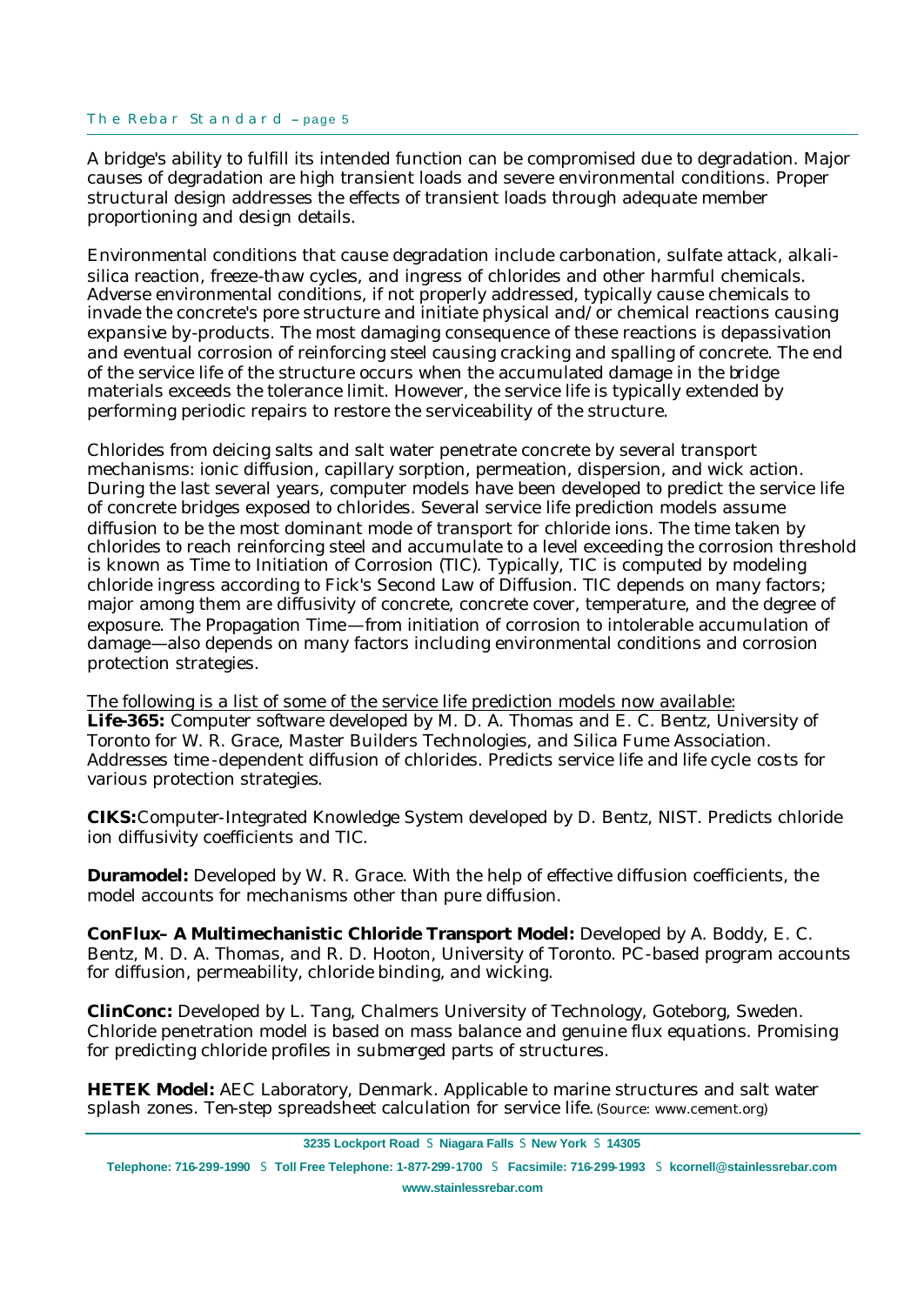# *How to find the Salit Specialty Rebar website*

In late 2006, Salit Steel launched its new website at www.salitsteel.com. The website is an informative, yet entertaining site that details the group of companies that comprise the Salit Steel Corporation, which is itself a division of Myer Salit Ltd.

With the launch of the new site came the launch of a site for Salit Specialty Rebar at **www.stainlessrebar.com**. Its facility located in Western New York is the premier stainless steel rebar supplier and fabricator in North America. Salit Specialty Rebar (SSR) stocks over 1,000,000 lbs of stainless rebar allowing the company to be responsive to the needs of its North American customers. SSR stocks all sizes of rebar including imperial and metric, and grades 316LN and 2205. The plant uses a stainless only production line to eliminate contamination from black carbon dust.

The SSR website describes the application of stainless steel rebar and mesh in corrosive environments and a listing of most common applications.

In addition, a selection of projects in both the USA and Canada has been posted for quick reference. The projects include photos and brief descriptions.

**Salit Specialty Rebar production facility**

Contact information provides the coordinates for the plant location and key personnel. Kevin Cornell can be reached at kcornell@stainlessrebar.com and Gena Peters at gpeters@stainlessrebar.com.

The Salit Steel site includes links to StelCrete at www.stelcrete.com (its prewelded reinforcement center, and its Service Centre (www.salitsteel.com/service) where Salit supplies the construction industry with wide flange beams, tube, angles, channels, bars, sheet and plate and other hot rolled carbon products.

**3235 Lockport Road** S **Niagara Falls** S **New York** S **14305 Telephone: 716-299-1990** S **Toll Free Telephone: 1-877-299-1700** S **Facsimile: 716-299-1993** S **kcornell@stainlessrebar.com www.stainlessrebar.com**



**SALIT SPECIALTY RE** 

# www.stainlessrebar.com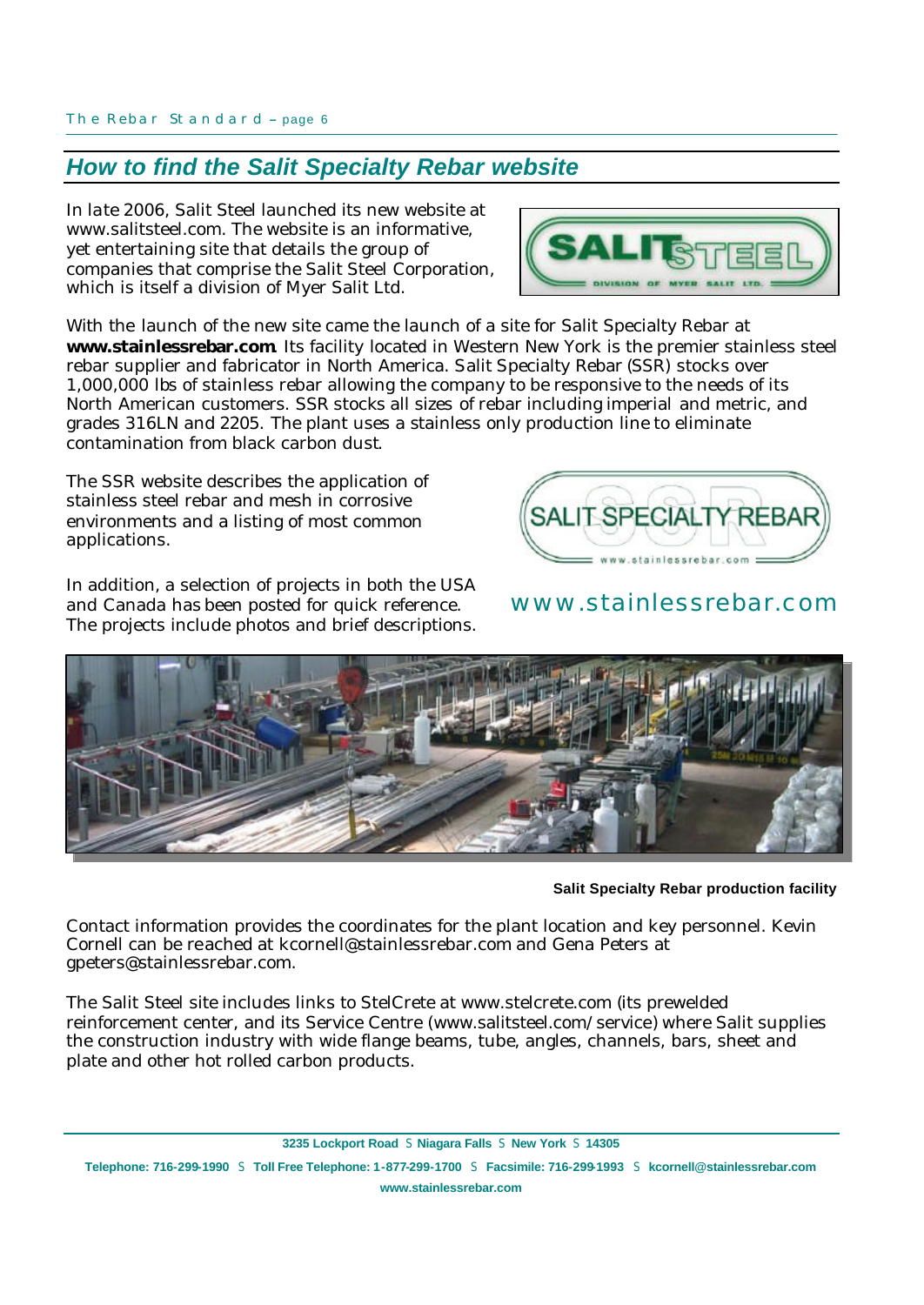## *SSR's traveling road show is a call away*

Salit Specialty Rebar (SSR) has long recognized the importance of meeting with clients and client groups to keep them updated on recent developments in the industry, fluctuating steel costs as they continue an historical rising trend, and applications of stainless steel rebar and mesh in association with alternate reinforcement products. SSR is a company within Salit Meyer Ltd. that can draw upon affiliated businesses within the Salit group of companies to supply a wide range of reinforcing products and services.

SSR has prepared presentations for use in Canada and the USA that can be delivered to designers and specifiers at their office, to groups at trade shows and conferences, or during education sessions at special events.

As one of North America's foremost suppliers of stainless steel rebar and mesh, SSR is prepared to present information on the many topics associated with the use of stainless steel in concrete structures. The company has a history of supplying reinforcing products for high profile projects in a wide range of environments and project requirements. Its staff is prepared and



willing to share information during the planning stage of major works.

Concrete is the most common building material on the planet. With a global movement toward sustainable development and projects to last for generations, stainless steel has a role to play in the performance of precast and cast-in-place concrete structures. SSR staff is a resource that can provide field information on realistic expectations related to structures reinforced with stainless steel. Contact Kevin Cornell at kcornell@stainlessrebar.com or 1-877-299-1700 to arrange for a presentation.

## *Breaking News*

**EnduraMet™ 32** (A Carpenter/Talley trademark) stainless is now available through Salit Stainless Rebar. EnduraMet™ 32 is a high-manganese, low -nickel, nitrogen-strengthened austenitic stainless steel. The nitrogen provides significantly higher yield and tensile strength as annealed than conventional austenitic stainless steels such as Type 304 and Type 316, without adversely affecting ductility, corrosion resistance or non-magnetic properties. EnduraMet 32 stainless may be considered for rebar in bridge decks, barrier and retaining walls, anchoring systems, chemical plant infrastructure, coastal piers and wharves, bridge parapets, sidewalks and bridge pilings. Because of its low magnetic permeability, EnduraMet 32 may also be considered for concrete rebar applications in close proximity to sensitive electronic devices and magnetic resonance medical equipment. Contact Kevin Cornell at 1-877-299-1700 to find out more about this stainless product and how it can reduce project costs.

**3235 Lockport Road** S **Niagara Falls** S **New York** S **14305**